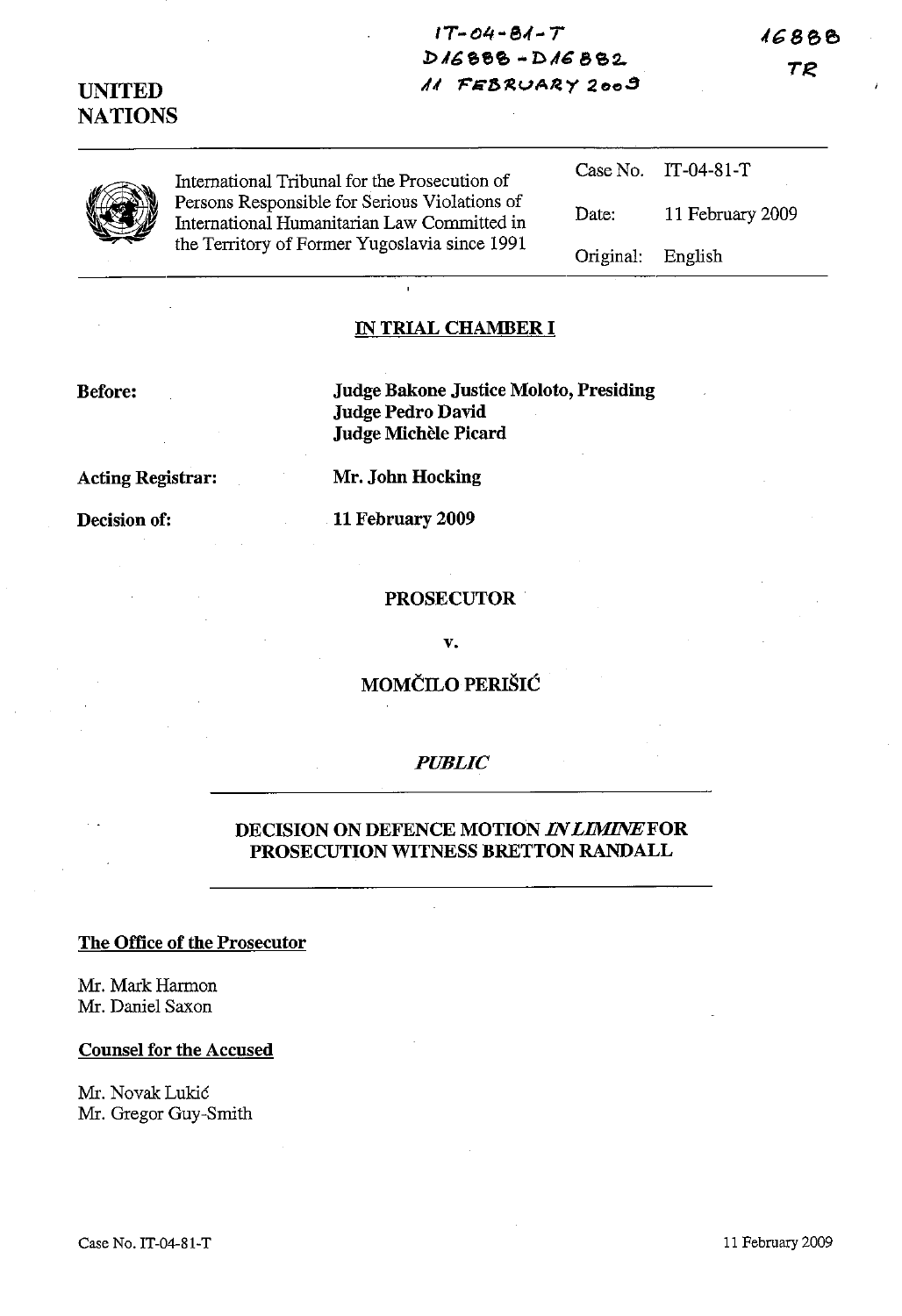**TRIAL CHAMBER I** ("Trial Chamber") of the International Tribunal for the Prosecution of Persons Responsible for Serious Violations of International Humanitarian Law Committed in the Territory of the former Yugoslavia since 1991 ("Tribunal") is seised of the "Motion in Limine for Prosecution Witness Bretton Randall", filed publicly on 14 January 2009 ("Motion") and hereby renders its Decision.

### **A. Procedural Background**

1. On 23 February 2007, the Prosecution filed its initial list of witnesses, witness summaries and exhibit list pursuant to Rule 65 *ter*(E) of the Rules of Procedure and Evidence of the Tribunal ("Rules").! On 10 November 200S, it sought to augment the Rule 65 *ter* witness summary in respect of Witness Bretton Randall to include references to two categories of documents that would have been introduced by a witness who was no longer included in the revised Rule 65 *ter* witness list of 29 September 2008<sup>2</sup> as well as two categories of documents not included in Mr. Randall's original Rule 65 *ter* summary?

2. On 26 November 200S, the Trial Chamber allowed the Prosecution to augment the Rule 65 *ter*summary in respect of Mr. Randall and ordered the Prosecution to submit a list of the documents it intended to use for the examination-in-chief of Mr. Randall by no later than ten working days before the start of his testimony.<sup>4</sup>

#### **B. Submissions of the Parties**

3. In its Motion, the Defence submits that Mr. Randall's testimony should be limited in scope and nature to the provenance and chain of custody of the documents being introduced to the Trial Chamber through him.<sup>5</sup> The Defence argues that Mr. Randall is neither testifying as a "contemporary fact witness" nor as an "expert", but as an "OTP Investigator" and that there is no evidence that he was in the former Yugoslavia during the conflict period or saw the documents in question before his employment with the Office of the Prosecutor ("OTP").<sup>6</sup> As such, the Defence contends that Mr. Randall's relationship with the documents consists merely of having read them

<sup>&</sup>lt;sup>1</sup> Prosecution's Rule 65 *ter* Submission, 23 February 2007 (confidential).

<sup>&</sup>lt;sup>2</sup> Submission of Revised Witness List, with Confidential Annex A, 29 September 2008 (partly confidential).

<sup>&</sup>lt;sup>3</sup> Prosecution's Supplemental 65ter Summary for Witness Bretton Randall, 10 November 2008, para. 3.

<sup>4</sup> Decisiou ou Prosecutor's Motion to Augment the Rule 65 *ter* Witness Summary iu Respect of Witness Bretton Randall, 26 November 2008 ("26 November 2008 Decisiou"), p. 4.

 $<sup>5</sup>$  Motion, paras 6, 18, 23.</sup>

<sup>&</sup>lt;sup>6</sup> Motion, paras 7-8.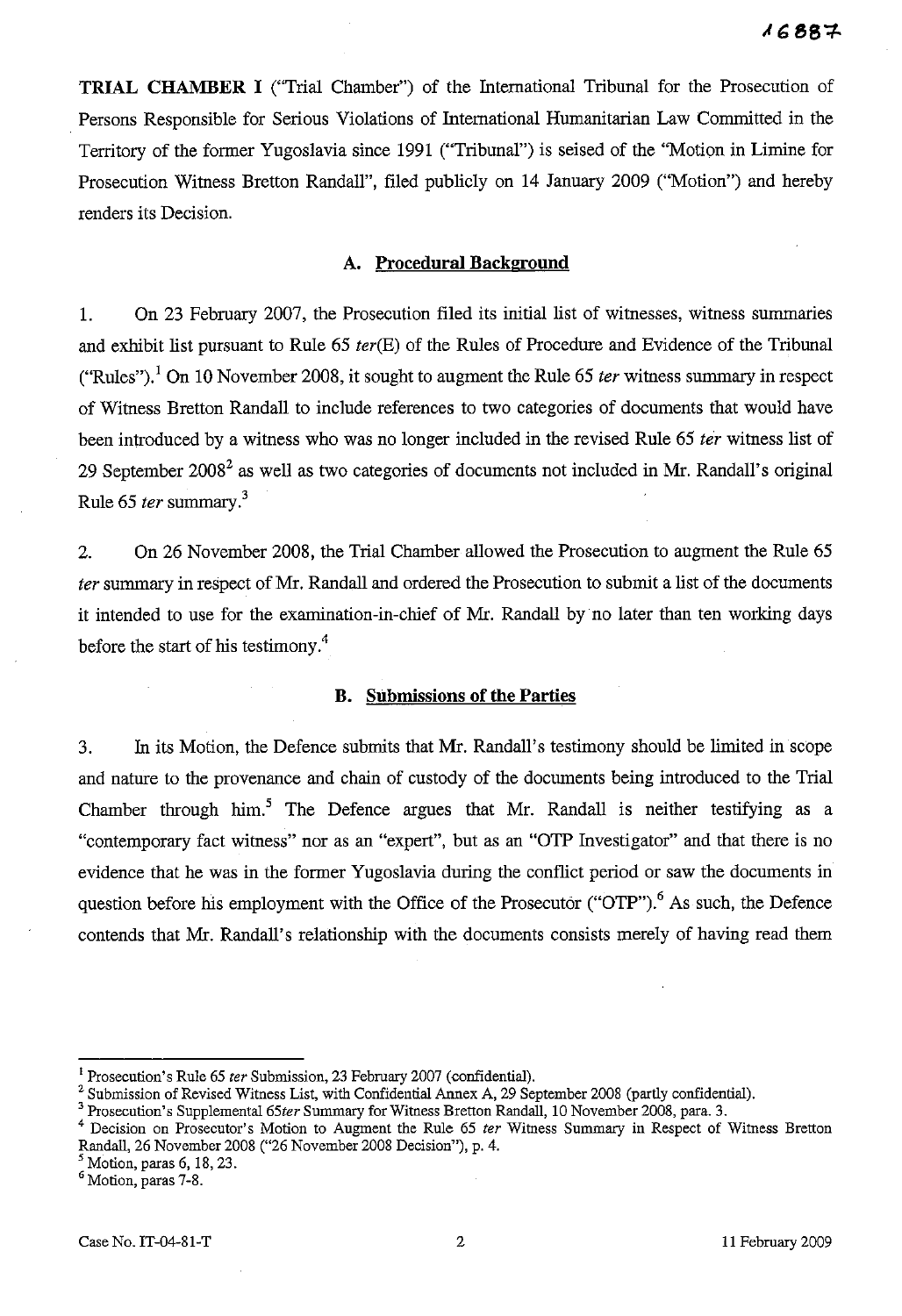because of his employment with the OTP and that he has knowledge of the provenance of at least some of them. $<sup>7</sup>$ </sup>

4. According to the Defence, only expert witnesses are permitted to present opinions or draw conclusions.<sup>8</sup> Because of the tenuous relation between Mr. Randall and the documents, the Defence puts forward that, in his expected testimony, "anything beyond the mere provenance of the documents can be nothing more than summary evidence, the submission of which has been criticized at this Tribunal, especially the summary evidence of Prosecution investigators".<sup>9</sup> Moreover, the Defence submits that it is not beyond the Trial Chamber's capability to do the same analysis that Mr. Randall has done and that the "addition of another layer of hearsay is unnecessary and antithetical to a fair trial". <sup>10</sup>

5. Finally, the Defence requests that potential exhibits collectively entitled "Open Source Material" and contained in annexes B and C of Mr. Randall's statement be excluded from his testimony and not admitted, since "Mr. Randall is not in a position to authenticate or verify documents in the public domain". $^{11}$ 

6. In the "Prosecution's Response to Defence Motion *in Limine* (Evidence of Bretton Randall)", the public version of which was filed on 29 January 2009 ("Response"), the Prosecution contends that the Defence Motion is "both premature and speculative" since the Prosecution has not yet commenced its examination of the witness.<sup>12</sup> Moreover, the Prosecution submits that there is no bar to the admission of "summary evidence" and that the determination of its admissibility should be rather based on its helpfulness as opposed to its necessity.<sup>13</sup> Furthermore, the Prosecution argues that it is bound to present its case under strict time limits, Thus, allowing Mr. Randall to give summary evidence would promote trial expediency by enabling the Prosecution to "present a large body of documentary evidence in a comprehensible fashion, in the shortest possible time".<sup>14</sup> Finally, the Prosecution points out that the Defence has not demonstrated that the admission of the evidence would unfairly prejudice Momčilo Perišić ("Accused").<sup>15</sup>

7. With regard to the media reports in the public domain, the Prosecution submits that the Guidelines on the Admission and Presentation of Evidence and Conduct of Counsel in Court

- <sup>11</sup> Motion, para. 22.
- <sup>12</sup> Response, para. 3(i).
- $13$  Response, paras  $3(ii)$ , 9-10.
- <sup>14</sup> Response, paras 3(iii), 7, 22-23.

<sup>7</sup> Motion, paras 8-9.

<sup>8</sup> Motion, para. 19.

<sup>&</sup>lt;sup>9</sup> Motion, para. 11.

<sup>&</sup>lt;sup>10</sup> Motion, para. 16.

 $15$  Response, paras  $3(iv)$ , 11, 28.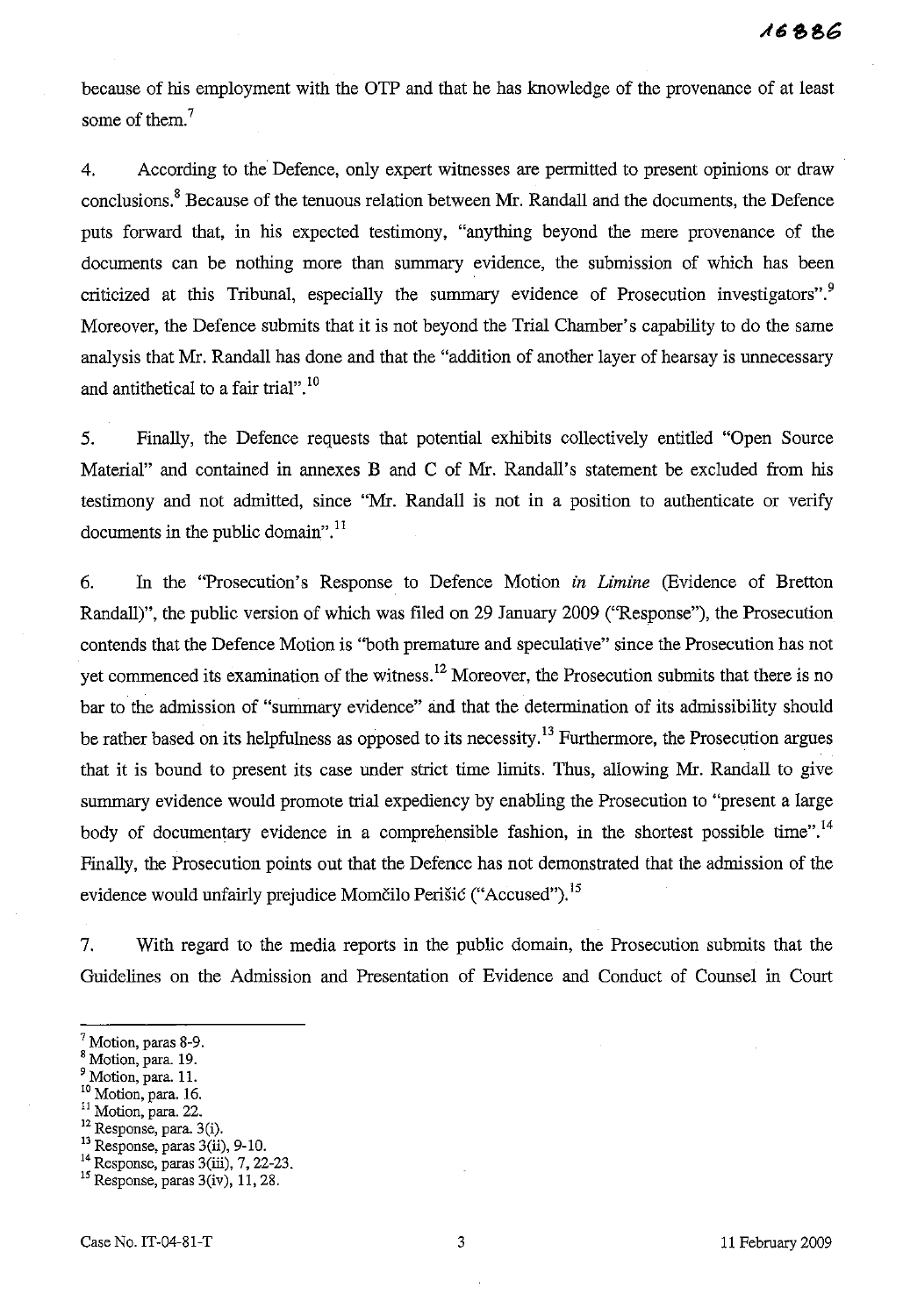("Guidelines")<sup>16</sup> favour their admission. The Prosecution further contends that the authenticity of the documents can be verified by resort to public sources and that it would be impractical and timeconsuming as well as an unduly onerous burden to require the Prosecution to produce the author, publisher or broadcasters of the articles or video clips in question to provide "traditional" evidence of authenticity.<sup>17</sup>

8. On 5 February 2009, the Defence filed a public "Request for Leave to File a Reply and Reply to the Prosecution's Response to Defence Motion *in Limine* (Evidence of Bretton Randall)" ("Request for Leave"), in which it seeks leave to file a reply "because of the importance of the issue at hand in this case and to clarify several points".<sup>18</sup>

### **C. Applicable Law and Principles**

9. Pursuant to Rule 89(C), a Trial Chamber "may admit any relevant evidence which it deems to have probative value". The relative weight of the evidence admitted, however, will be assessed by the Trial Chamber at a later stage in the context of the entire trial record. It is settled jurisprudence that hearsay evidence is admissible as long as it is of probative value.<sup>19</sup> The Appeals Chamber has acknowledged the admission of "summary evidence" - the summarising of materials relevant to issues of the case – on many occasions, holding that the appropriateness in a particular case would depend upon its circumstances.<sup>20</sup> The "basic issue" in determining the appropriateness of admitting summary evidence is whether the material being summarised would itself be admissible. $21$ 

10. According to this Trial Chamber's Guidelines, a Party seeking the admission of a document through a witness must demonstrate to the Trial Chamber the relation between the witness and the document. The Trial Chamber may not allow admission, through that particular witness, of  $d$ ocuments which lack such relation.<sup>22</sup> Based on the basic distinction between the admissibility of documentary evidence and the weight to be attached to it in the Trial Chamber's evaluation of evidence, the Guidelines promote a practice in favour of admissibility.<sup>23</sup> This is also true with

<sup>&</sup>lt;sup>16</sup> Order on Guidelines on the Admission and Presentation of Evidence and Conduct of Counsel in Court, 29 October 2008, Annex.

Response, paras 3(v), 30-32.

<sup>&</sup>lt;sup>18</sup> Request for Leave, para. 2.

<sup>19</sup> *See, e.g., Prosecutor* v. *Nahimana et al.,* Case No. ICTR-99-52-A, Appeal Judgement, 28 November 2007, para. 509; *Prosecutor* v. *Naletilic and Martinovic.* Case No. IT-98-34-A, Appeal Judgement, 3 May 2006, para. 217; *Prosecutor* v. *Kordic and Cerkez,* IT-95-14/2-A, Appeal Judgement, 17 December 2004, para. 281.

<sup>20</sup> *Prosecutor* v. *Slobodan* Milosevic, Case No. IT-02-54-AR73.2, Decision on Admissibility of Prosecution Investigator's Evidence, 30 September 2002 *("MilosevicDecision"),* para. 21.

**Z1** *MilosevicDecision,* **para. 21.**

<sup>&</sup>lt;sup>22</sup> Guidelines, para. 27.

<sup>23</sup> Guidelines, para. 31.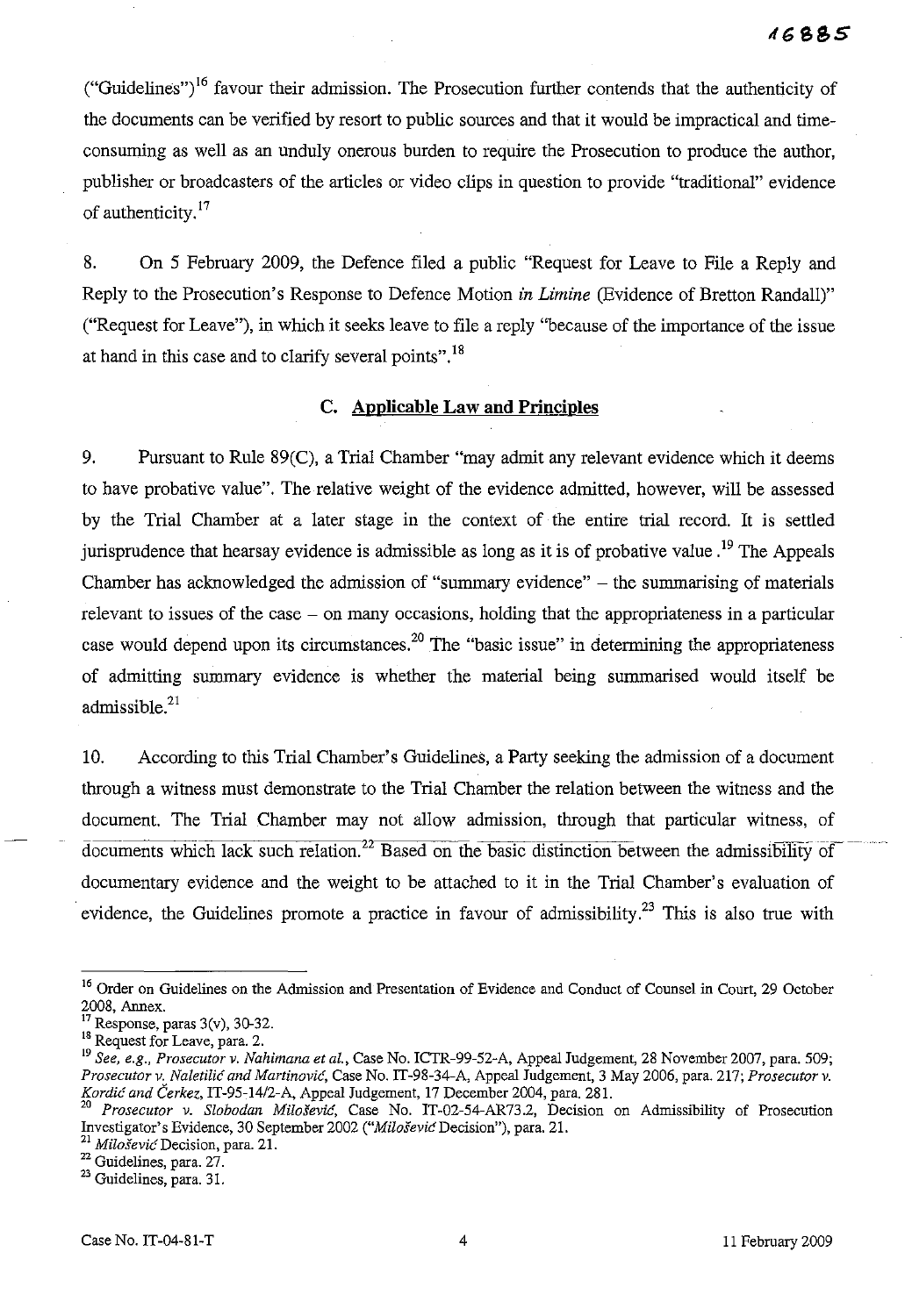regard to documents whose purported authors have not been called to testify, $^{24}$  or when objections are raised on grounds of authenticity or reliability. $^{25}$ 

# **D. Discussion**

11. At the outset, the Trial Chamber notes that the Prosecution Response was originally filed confidentially on 28 January 2009.<sup>26</sup> The Defence Reply was filed on 5 February 2009 and thus after the expiry of the seven days provided for **in** Rule 126 *bis* of the Rules. The Defence has not shown good cause for the untimely filing. Therefore, the Trial Chamber will not grant leave to reply.

12. The Trial Chamber agrees with the Defence that Mr. Randall is not called to testify as an expert witness and therefore should not be permitted to present his opinions or draw conclusions on the contents and interpretation of documents with which he familiarised himself only by virtue of having reviewed them in the context of his employment with the OTP. The Trial Chamber notes the Prosecution's undertaking that it "does not intend to ask Mr. Randall to express opinions or conclusions about the documents he has reviewed".<sup>27</sup> Nonetheless, the Trial Chamber is concerned that the Prosecution's intention to "ask Mr. Randall to summarize the contents of collections of documents and individual documents, and to assist the Chamber in identifying relevant passages in others<sup>128</sup> would necessarily be based upon a selection of passages and documents Mr. Randall deems most pertinent and therefore entail giving opinions and conclusions on the relevance and contents of the documents in question.

13. The Trial Chamber concurs with the Prosecution that "[t]here is no rule or guideline prohibiting the use of summary witnesses or other summary evidence"<sup>29</sup> in this Tribunal and recalls that it has indeed been admitted in previous trials, including when provided by investigators of the OTP. <sup>30</sup> In the *Milosevic* Decision, upon which the' Defence relies to a significant degree, the Appeals Chamber, however, upheld the inadmissibility of a compilation of witness summaries. Yet in that particular case, the underlying material was inadmissible pursuant to Rule 92 *bis* of the Rules. In other words, the compiled summary, if admitted, would have circumvented the stringent

<sup>&</sup>lt;sup>24</sup> Guidelines, para. 34.

 $25$  Guidelines, para. 35.

<sup>&</sup>lt;sup>26</sup> Prosecution's Response to Defence Motion *in Limine* (Evidence of Bretton Randall), 28 January 2009 (confidential).

<sup>27</sup> Response, para. 8.

<sup>28</sup> Response, para. 7.

<sup>29</sup> Response, para. 9.

<sup>30</sup> *Miloievu:* Decision, para. 21. *See, e.g., Prosecutor* v, *Vujadin Popovic et al.,* Case No. IT-05-88-T, Decision on Joint Defence Motion Requesting Determination as to the Admissibility of the Testimony of Jean Rene Ruez, 6 September 2006.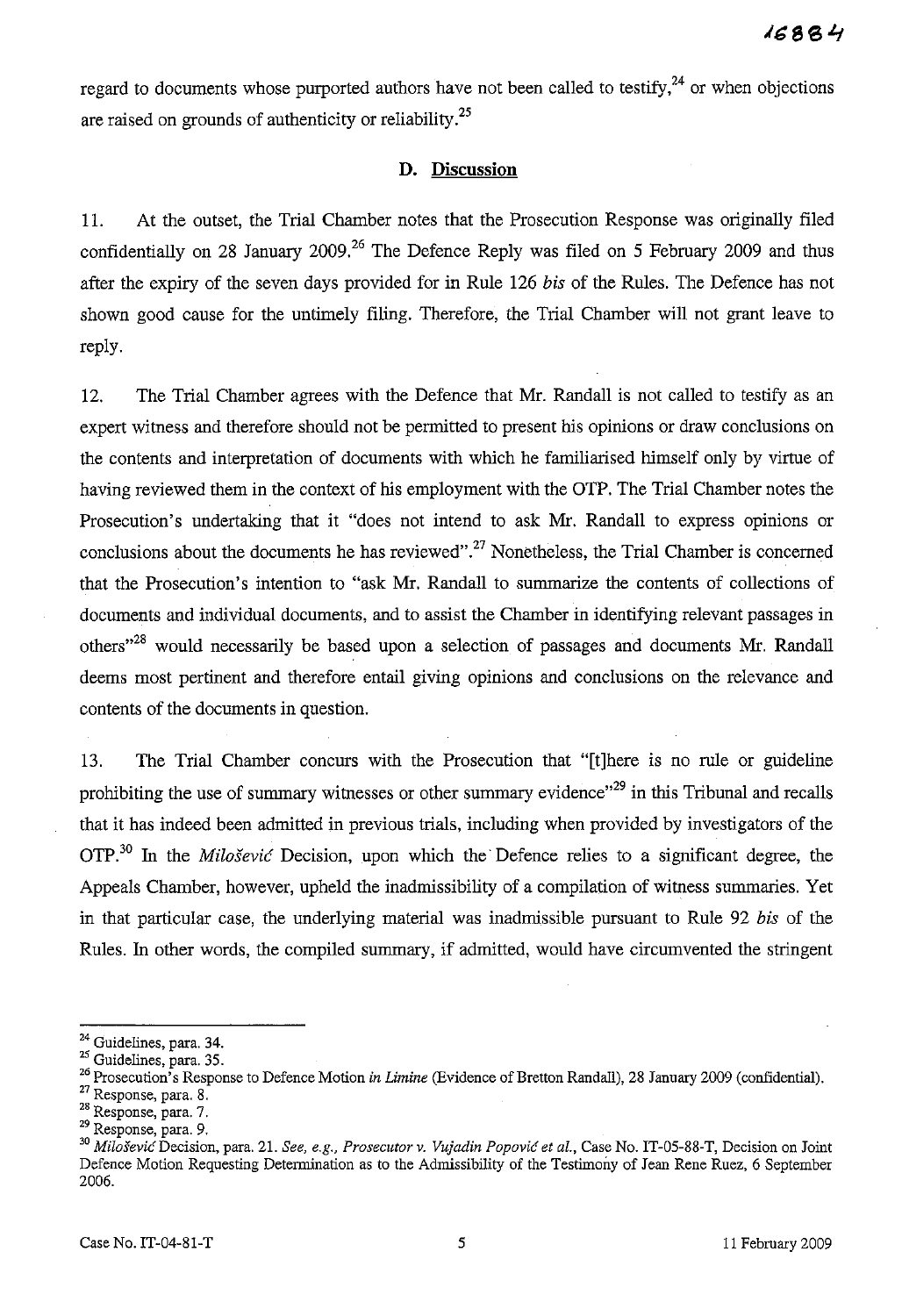requirements of Rule 92 *bis* of the Rules.<sup>31</sup> Moreover, the compilation of summaries in question contained conclusions regarding the commission of crimes.<sup>32</sup>

14. Although the present instance is clearly distinguishable from the *Milosevic* Decision and Mr. Randall's summary evidence is not *ipso facto* inadmissible, the question is whether such evidence *should* be admitted. The Prosecution has indicated its intention to "tender all of the underlying documents into evidence such that they will be available for use by the Defence during crossexamination and will also be available for inspection by the court".<sup>33</sup> The Trial Chamber will therefore determine the relevance of the evidence and the weight to be attached to it on the basis of its own evaluation, in the context of the whole trial record, and without relying on a summary.

15. The Trial Chamber notes that, as an investigator, Mr. Randall maytestify as a fact witness only in relation to provenance and chain of custody of the documents he has obtained in the context of his employment with the OTP, since no other relation between Mr. Randall and the documents has been established. Given the voluminous amount of "thousands of pages of documents"<sup>34</sup> the Prosecution intends to introduce through Mr. Randall, the Trial Chamber finds that trial expediency - the Prosecution's paramount reason for Mr. Randall's projected presentation of summary evidence – would be best served by limiting Mr. Randall's examination-in-chief strictly to those issues that can be of assistance to the Trial Chamber. Considering its concern regarding selective summarisation expressed above and given the Trial Chamber's duty to thoroughly analyse the evidence and familiarise itself with it, the Trial Chamber fails to see how Mr. Randall could assist it on matters going beyond provenance and chain of custody of the documents in question.

16. With regard to the open source materials, the Trial Chamber considers that its Guidelines and the practice of the Tribunal do not bar, in principle, the admission of such documents without the presence of the author.<sup>35</sup> As with the other documents, the Trial Chamber does not deem it appropriate for Mr. Randall to discuss or summarise the merits of the open source documents.

*<sup>31</sup> Milosevic* Decision, paras 18-24. The other Decision referred to by the Defence, *Prosecutor v. Daria Kordic and Mario Čerkez*, Case No. IT-95-14/2-T, Decision on the Prosecution Application to Admit the Tulica Report and Dossier in to Evidence, 29 July 1999 *("Kordic* Decision"), concerned a sintilar collation of statements and other materials, *see KordicDecision,* para. 20.

<sup>32</sup> *MilosevicDecision,* para. 16.

<sup>33</sup> Response, para. 27.

<sup>34</sup> Response, para. 5.

<sup>&</sup>lt;sup>35</sup> Guidelines, para. 34.